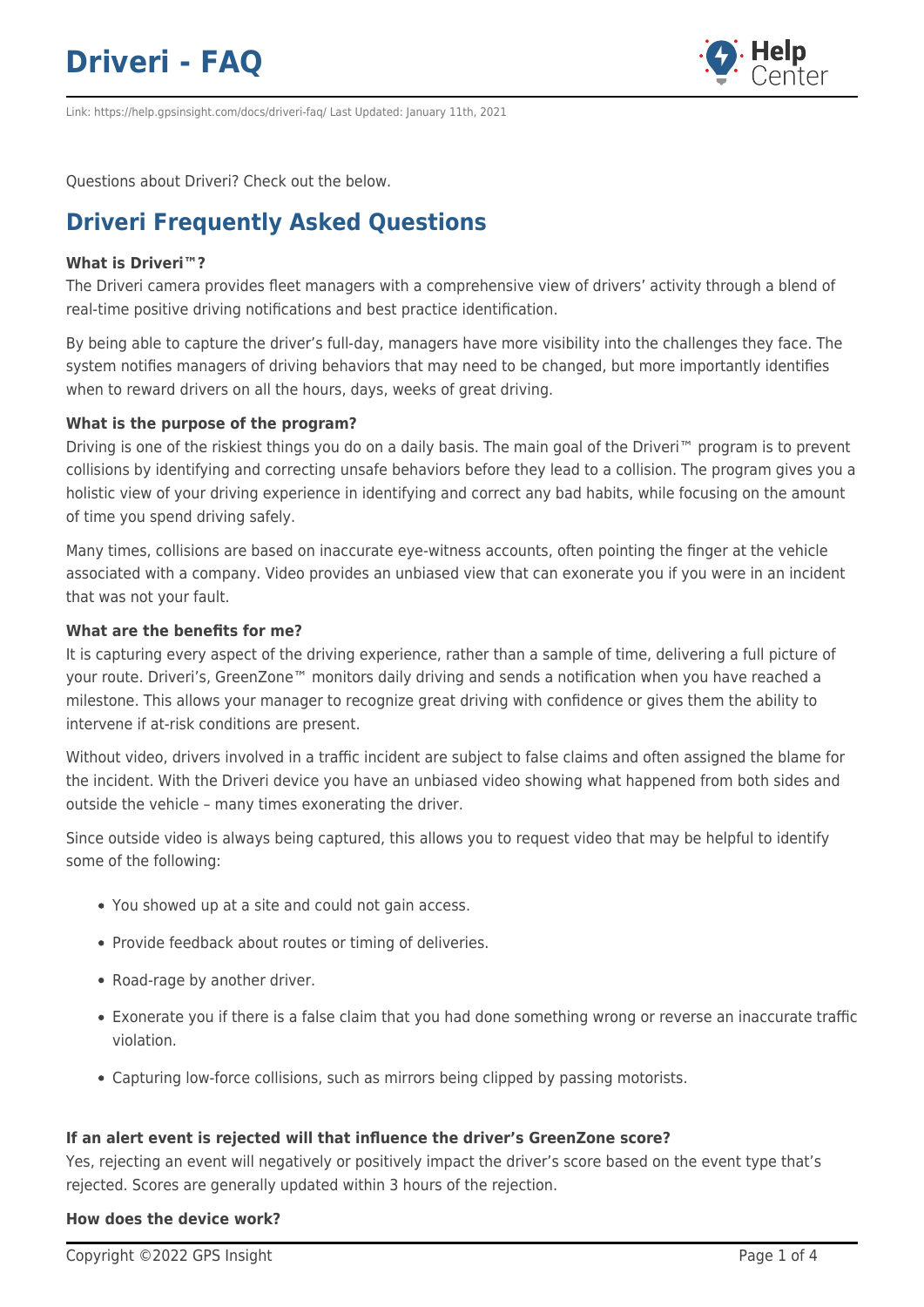

Link: https://help.gpsinsight.com/docs/driveri-faq/ Last Updated: January 11th, 2021

The device contains a QuadHD video system.

The device is always recording while the vehicle is on; however, only one-minute videos are uploaded if a violation or unsafe driving maneuver is identified and two-minutes videos if a high g-force event is triggered.

The device uses artificial intelligence (AI) and accelerometer-based forces to capture erratic movement to the vehicle, other vehicle maneuvers, markers on the road, signs, speed, and other driving situations. If the device identifies an unsafe maneuver or if you avoided a collision, a video will be created, immediately uploaded, and depending upon your organization's settings, a real-time alert may notify your manager.

The device can store up to 50 hours of videos from both inward and outward cameras and can be requested by an authorized user in your organization. Once the memory is full, the oldest data will start to be overwritten.

### **Is it on all the time?**

- The outward and camera is recording and saving data when the vehicle is turned on and for  $\sim$  3 minutes after the vehicle has been shut off.
- The inside view is on when the vehicle is in motion, but is disabled and enters "privacy mode" when the vehicle stops moving for 3 minutes.

### **How does the camera report its device health when the vehicle is inactive?**

The Driveri Device wakes up every 3 hours for 6 minutes and uploads basic device health information. Heavy operations do not work during this period. Only minimum light functions can run and thus use a minimum amount of current to conserve the battery in the vehicle.

If the vehicle isn't driven for 7 consecutive days then the device stops reporting at the periodic wake-up interval, ensuring that the vehicle battery is not affected when the vehicle is stationary for long periods.

# **When a driver initiates an event by pressing the button on the camera, what amount of time is captured/sent (e.g., how many seconds are capture prior to the button press, and how many seconds after)?**

About 30 seconds on each side for a minute. There are factors that may impact the triggering point, such as other triggers within close proximity to the button press.

# **What cellular connectivity is supported by Driveri?**

LTE Connectivity – Driveri offers Cat4 LTE connectivity and GPS tracking through the bundled connectivity module which connects to Sprint network on LTE bands B25, B26 and B17. The Cat4 LTE technology offers unparalleled upload/download speeds and provides real time statistics to fleet managers.

## **Does the use of the Driveri™ program create a new set of driving policies?**

No. The Driveri™ program does not create any new policies. It is intended to improve driving safety, compliance with company policies, and recognize safe driving behaviors. Most unsafe driving behaviors and violations are usually included in already existing company policies.

# **Why do I not have access to all Driveri features referenced in the Help Center?**

Driveri features are separated by protection plans. To learn more or upgrade, contact your Account Manager.

## **How do I "tag" a video alert to my manager?**

On the bottom of the device there are two buttons. If you want to immediately 'TAG' a video, press either button. Upon pressing either button, a 1-minute video alert will be 'TAGGED' to be preserved. After two minutes,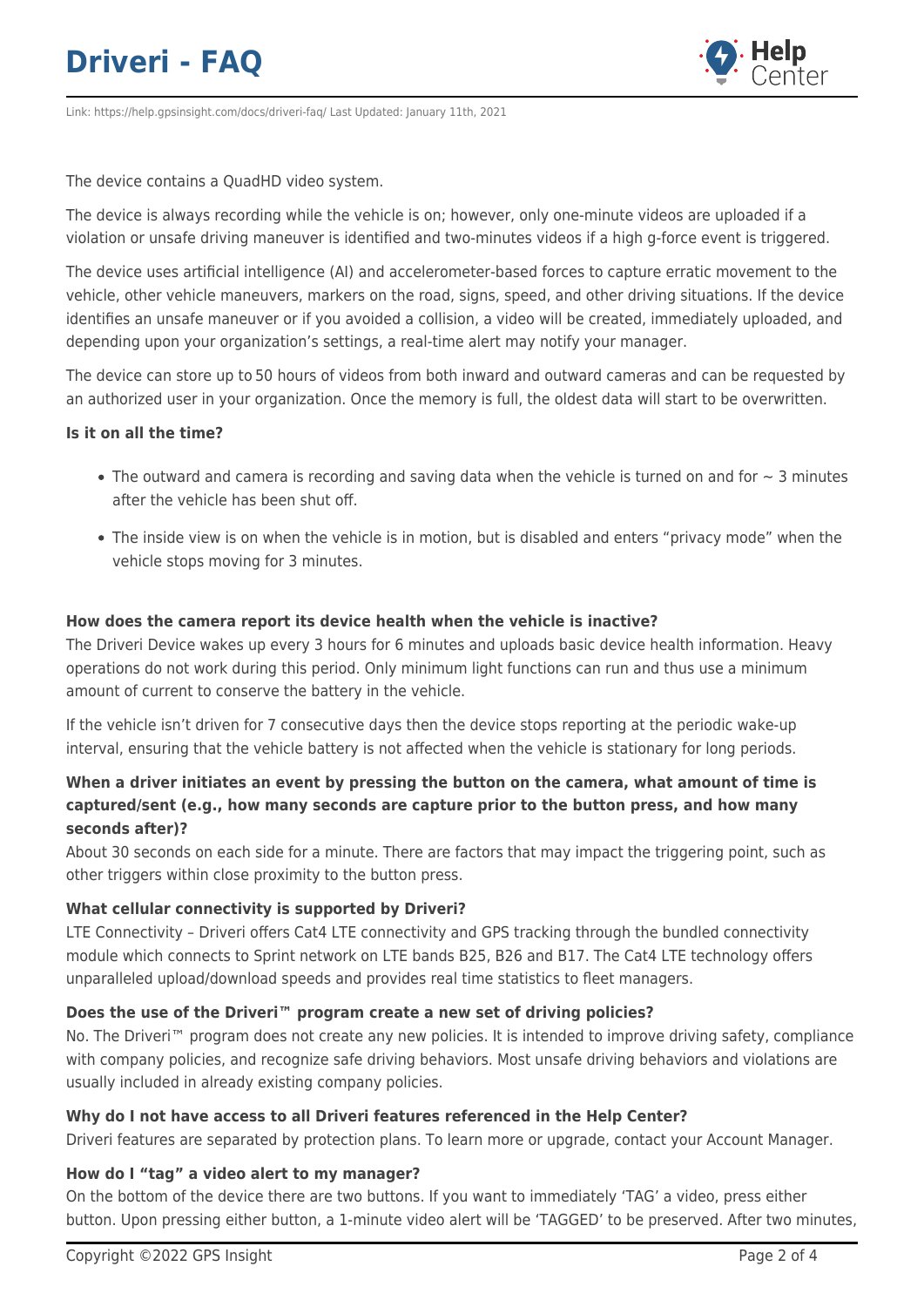

Link: https://help.gpsinsight.com/docs/driveri-faq/ Last Updated: January 11th, 2021

a notification will be automatically populated on the Customer Portal. The video will also appear in your profile on the Driveri dashboard.

#### **Who can view the video?**

Only authorized personnel have access to the secure Driveri™ portal.

# **Is there a limit to the number of video events automatically sent to the portal without having to create a manual request?**

Yes. Users can expect up to 30 video events per vehicle per month. All other video events must be manually requested and will count against the event requests total (10/veh/mo.).

### **Is this used to spy or embarrass me?**

No. The Driveri<sup>™</sup> device cannot be triggered remotely. The purpose is to identify any poor driving habits that need to be changed, to be able to see what happened in a critical situation, and in most cases, Driveri™ creates notifications alerting your manager of good driving.

### **Is this going to be used to fire me?**

The program is not intended to be used to terminate drivers. It is a tool to identify unsafe driving habits as well as identifying the amount of good driving that occurs during your route.

#### **Can I use the system to communicate with dispatch or my supervisor?**

No. The system only captures and sends data.

### **How does the system determine 'minutes analyzed'?**

The logic behind the minutes analyzed for a driver is if a vehicle speed is > 2mph at least for one second, then we consider that minute as a driving minute.

### **How does the Driveri camera help mitigate power draw on a vehicle's battery?**

The camera is always monitoring for external voltage and will automatically shut down when the external voltage drops below 10V.

## **How long does the voltage have to be at 10V for the camera to shut down, and at what voltage does the camera turn back on?**

The camera needs to see 10V or lower for at least 30 seconds for it to trigger shut down, and will not power back on until voltage returns to +10V and either the next regular wake up or next Ignition On is triggered.

## **What are the Power Draw guidelines and electrical characteristics for Driveri?** See: [Driveri Power Draw Guidelines](https://help.gpsinsight.com/wp-content/uploads/2016/09/Driveri-Power-Draw-Guidelines.pdf)

#### **Camera Hardware and Software:**

- Frames per Sec: 30fps
- Camera & Field of View:
	- Outward Camera 74° (Horizontal), 57° (Vertical), 90° (Diagonal)
	- Inward Camera 148° (Horizontal), 80° (Vertical), 168° (Diagonal)
- Network Provider: Sprint/T-Mobile

### **What do the lights mean on the device?**